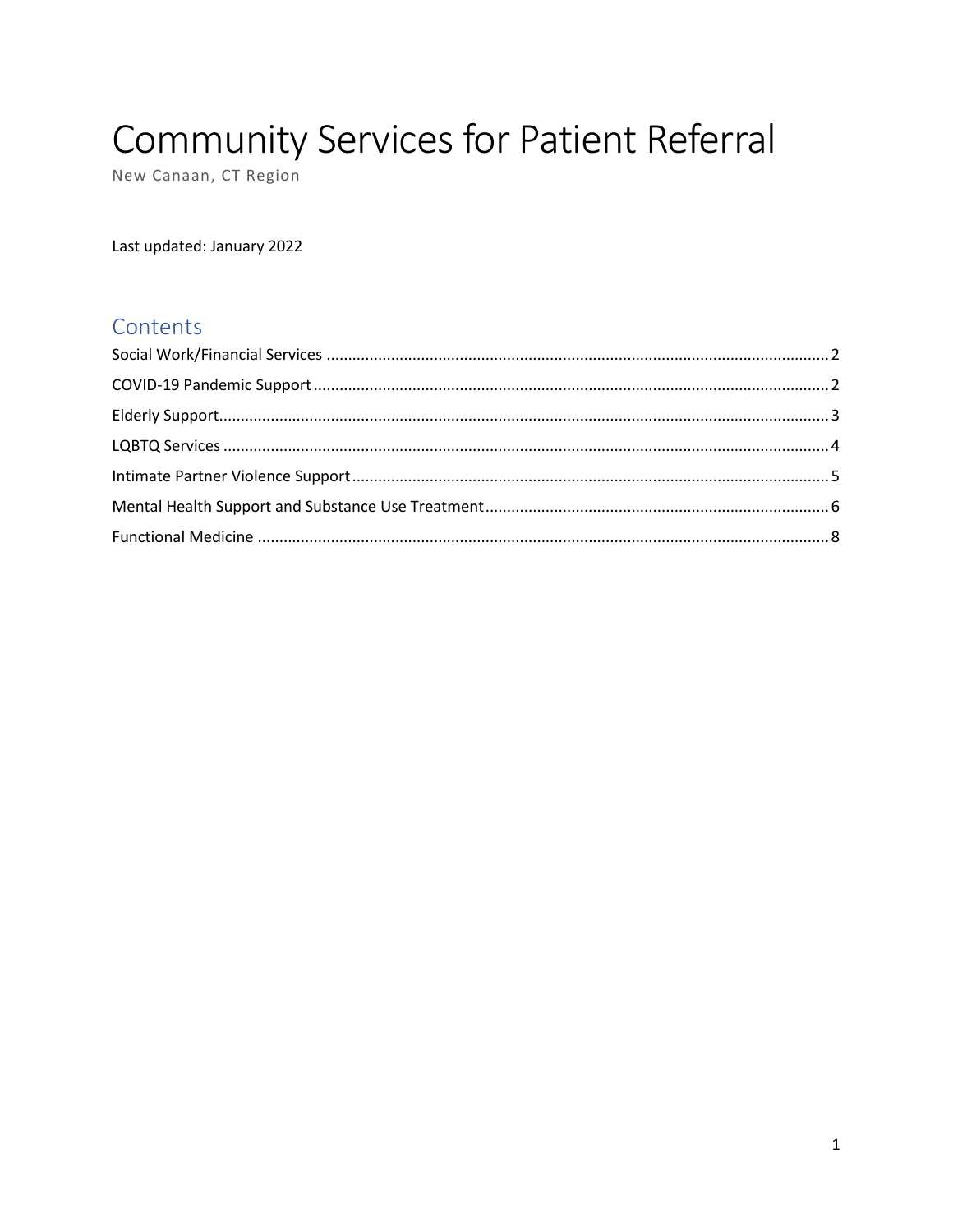# <span id="page-1-0"></span>Social Work/Financial Services

# **Person to Person**

**Description:** A nonprofit organization that provides services to people in lower Fairfield County including the towns of Darien, New Canaan, Norwalk, Stamford, Weston, Westport, and Wilton. They provide a variety of social services including food assistance and casework assistance. **Address:** Several locations including Norwalk.

76 South Main Street, Norwalk, CT 06854 **Phone:** 203-655-0048 **Website:** <https://p2phelps.org/>

# **The Community Action Agency of Western Connecticut**

**Description:** A nonprofit that provides social services and programs for low-income people and families. Services range from case management to energy assistance. Their service area includes Danbury and New Canaan, with limited services in Norwalk.

**Address:** 78 Triangle Street, Danbury, CT 06810 **Phone:** 203-744-4700 **Website:** <https://caawc.org/service-area/>

# **Access Health CT**

**Description:** Connecticut's official healthcare marketplace where people can explore health insurance plans for which they are eligible including HUSKY Health.

**Phone:** 855-805-4325

**Website:** <https://www.accesshealthct.com/>

# <span id="page-1-1"></span>COVID-19 Pandemic Support

# **VOICES Center for Resilience - Coronavirus Response Program**

**Description:** VOICES Coronavirus Response program provides information and support for families in the aftermath of the COVID-19 pandemic. Their services include information sheets, webinars, community discussion groups, and support groups. VOICES was originally created after the 9/11 attack on NYC and has since provided support for communities recovering from traumatic events. **Address:** 80 Main Street New Canaan, CT 06840

**Phone:** 203-966-3911

**Website:** <https://voicescenter.org/coronavirus>

# **Talk It Out Line – Connecticut Government**

**Description:** Phone support line in English and Spanish for parents and caregivers who need someone to listen and talk to about their feelings. Call line is open Mon-Fri from 8am-8pm and Sat-Sun from 1pm-8pm.

**Phone (support line number):** 833-258-5011 **Website:** <http://www.talkitoutct.com/>

**Healing Hearts Program at Regional Hospice**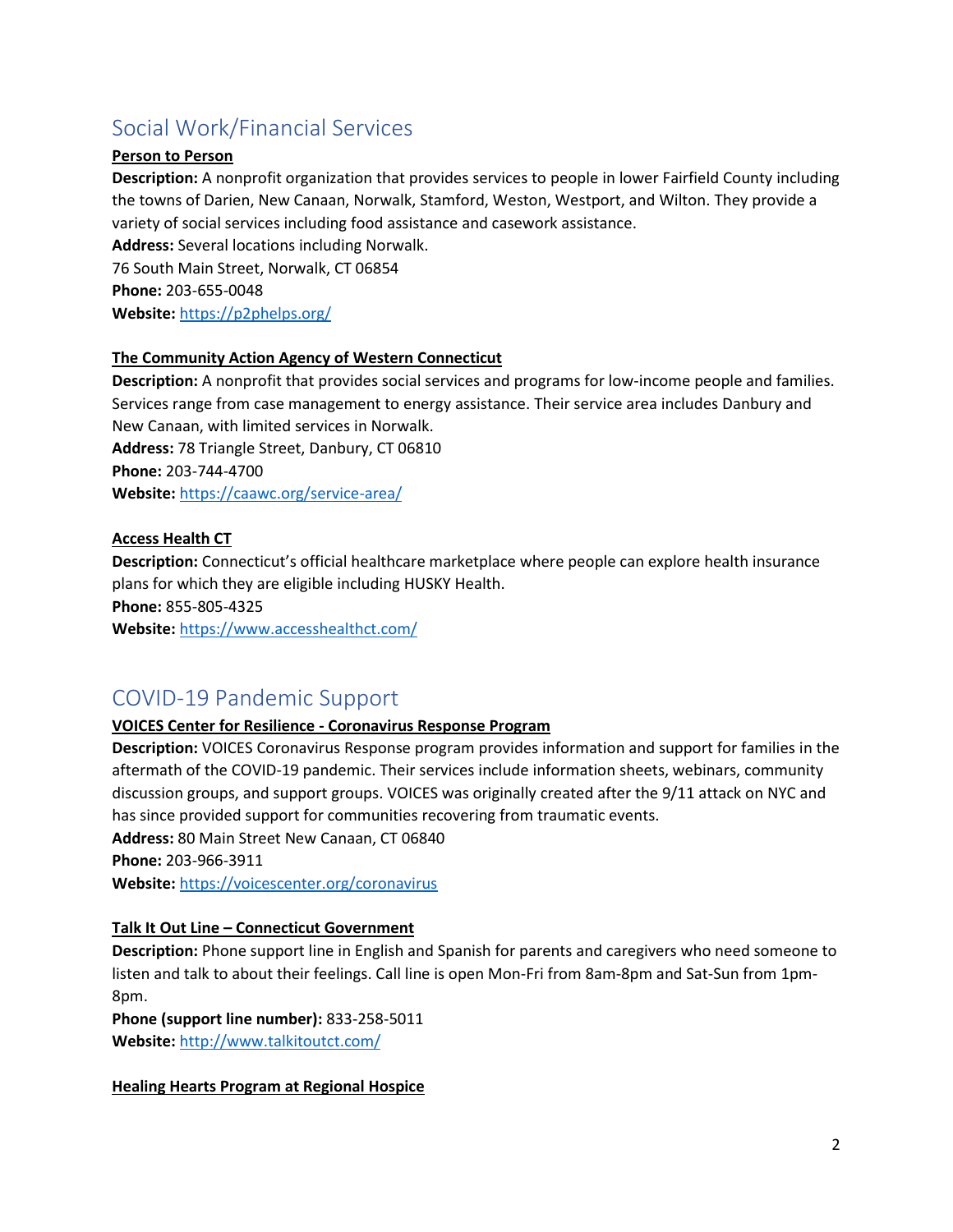**Description:** A program run by a nonprofit hospice organization that provides bereavement support groups for adults and children who are grieving the loss of a loved one. **Address:** Regional Hospice, 30 Milestone Road Danbury, CT 06810 **Phone:** 203-702-7400 **Website:** [https://regionalhospicect.org/healing-hearts-center-for-grief-loss/#](https://regionalhospicect.org/healing-hearts-center-for-grief-loss/)

# <span id="page-2-0"></span>Elderly Support

# **Elder Buddies Program of New Canaan CARES**

**Description:** CARES is a nonprofit organization that offers a variety of programs for the New Canaan community. They have an elder buddies program where they pair senior citizens and youth to foster socialization, mentoring, and youth leadership. **Address:** 91 Elm Street, New Canaan, CT 06840 **Phone:** 203-966-7862 **Website:** <https://newcanaancares.org/community-programs/>

# **Meals on Wheels of New Canaan**

**Description:** A nonprofit that delivers meals to eligible people in New Canaan who are unable to shop on their own due to health or injury. These meals are provided on weekdays and for a low cost. **Address:** 3 Farm Rd, New Canaan, CT 06840 **Phone:** 203-594-5318 **Website:** [www.mowofnc.org](http://www.mowofnc.org/)

# **GetAbout**

**Description:** A nonprofit that provides New Canaan residents with rides. Eligible people include both seniors and other adults who are unable to drive temporarily or over the long-term. This organization provides transport services Monday-Friday between 9am and 4pm. **Phone:** 203-972-7433

**Website**: <https://getaboutnc.org/>

# **Staying Put in New Canaan**

**Description:** A nonprofit that provides a variety of services to help seniors continue to live independently in New Canaan, services range from companionship visits to help with errands. **Address:** 58 Pine Street, New Canaan, CT 06840 **Phone:** 203-966-7762 **Website:** <http://www.stayingputnc.org/>

# **Lapham Community Center**

**Description:** A New Canaan town organization open during workdays that offers many programs, such as art classes and lectures, for adults with a focus on seniors. The organization serves the New Canaan area.

**Address:** Lapham Community Center in Waveny Park, New Canaan, CT 06840 **Phone:** 203-594-3620

**Website:** [https://www.newcanaan.info/community/lapham\\_community\\_center/index.php](https://www.newcanaan.info/community/lapham_community_center/index.php)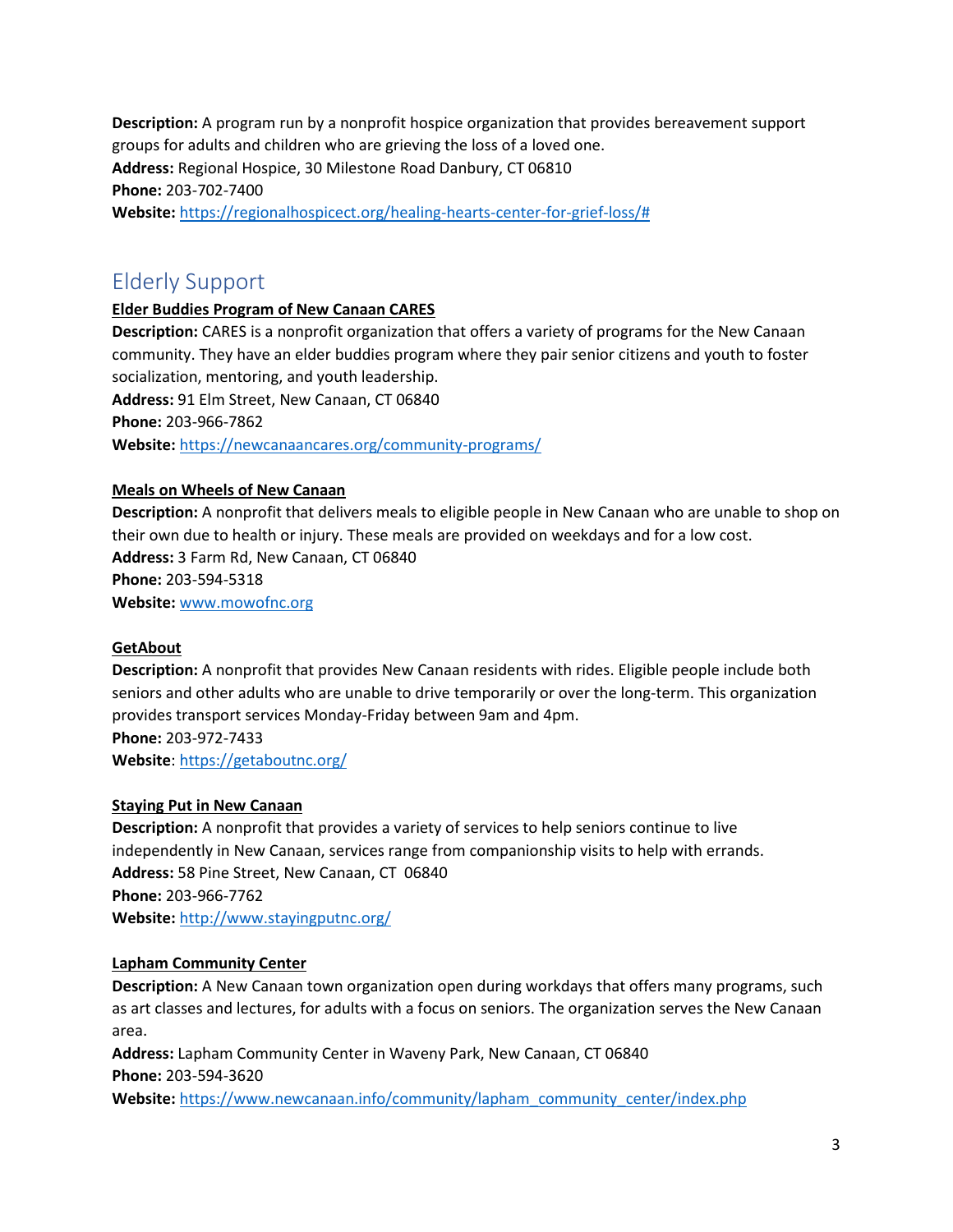# **Norwalk Senior Center and Norwalk Senior Center South**

**Description:** A nonprofit organization open during weekdays that offers many programs, such as classes and lectures, for seniors. Membership is \$25 per year. The organization serves the Norwalk area and has 2 locations.

# **Address:**

Norwalk Senior Center, 11 Allen Road, Norwalk, CT 06851 Norwalk Senior Center South, 92 Cedar Street, Norwalk, CT 06854 **Phone:** Norwalk Senior Center: 203-847-3115, Norwalk Senior Center South: 203-299-1500 **Website:** <https://norwalkseniors.org/>

# **Elmwood Hall Senior Center**

**Description:** A nonprofit organization open during weekdays that offers many programs for people 60 years or older. Membership is free. They also have information for people who are aging and care givers of aging people. This organization serves the Danbury area. **Address:** Elmwood Hall, 10 Elmwood Place, Danbury, CT 06810

**Phone:** 203-797-4686

**Website:** <https://www.danburyseniors.org/about-us/elmwood-hall-senior-center/>

# **Southwestern Connecticut Agency on Aging (SWCAA)**

**Description:** A nonprofit that offers a wide range of support, health, and financial services and coordination for senior citizens and persons with disabilities. This organization covers New Canaan and Norwalk.

**Address:** 1000 Lafayette Blvd., 9th Floor, Bridgeport, CT 06604 **Phone:** 203-333-9288 W**ebsite:** <https://www.swcaa.org/>

# **Western Connecticut Area Agency on Aging**

**Description:** A nonprofit that offers a wide range of support, health, and financial services and coordination for senior citizens and persons with disabilities. This organization covers Danbury. **Address:** 4 Progress Lane, Waterbury, CT 06705 **Phone:** 203-757-5449 **Website:** <https://wcaaa.org/>

# <span id="page-3-0"></span>LQBTQ Services

# **Circle Care Center**

**Description:** A primary care practice that specializes in LGBTQ health that has an on-site pharmacy. Their services include specialized sexual health care, hormone replacement therapy, mental health services, social services navigation, referral for gender affirming surgeries, and STI screening/treatment services including PrEP and HIV testing.

**Address:** 618 West Avenue, Norwalk, CT 06850 **Phone:** 203-852-9525 **Website:** [www.circlecarecenter.org](http://www.circlecarecenter.org/)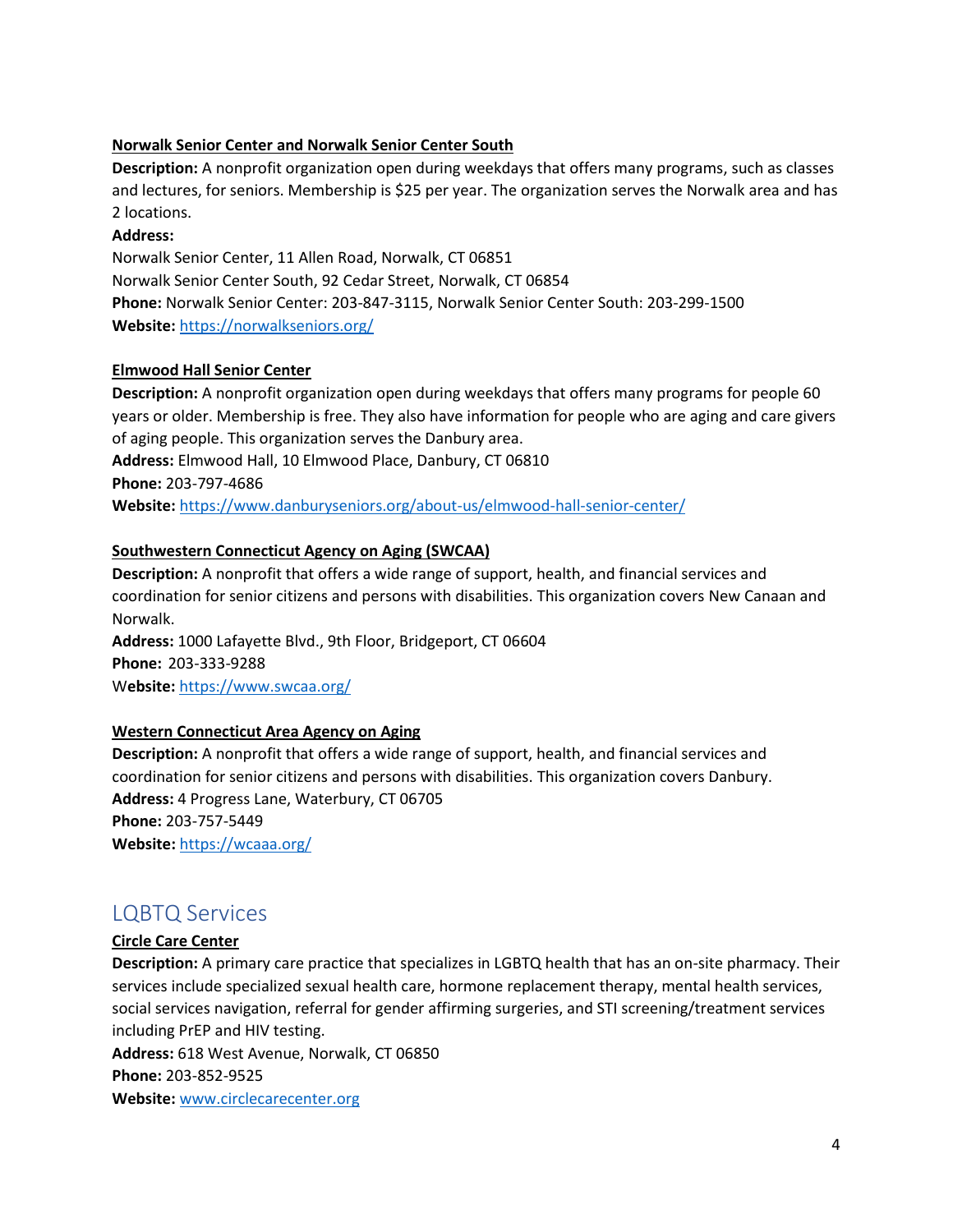#### **Anchor Health Initiative**

**Description:** A primary care practice that specializes in transgender medicine, hepatitis C, and HIV/AIDs and has its own pharmacy service. They also provide case management and STI screening/treatment services including PrEP and HIV testing.

**Address:** Locations in Hamden and Stamford. Stamford: 30 Myano Lane, Suite 16., Stamford, CT 06902 **Phone:** 203-674-1102

**Website:** <http://www.anchorhealthinitiative.org/>

#### **Triangle Community Center**

**Description:** A nonprofit that provides LGBTQ support groups, counseling, social services navigation, and drop-services. The organization also provides community education and professional development trainings on LGBTQ+ cultural competency. **Address:** 650 West Avenue Norwalk, CT 06850 **Phone:** 203-853-0600 **Website:** <https://ctpridecenter.org/>

# **The Trevor Project**

**Description:** A suicide prevention and crisis intervention organization that provides 24/7 online chat, texting, and call counseling for LGBTQ young people. **Text:** text "START" to 678-678 **Call:** 866-488-7386 **Chat:** accessed via website[: https://www.thetrevorproject.org/get-help/](https://www.thetrevorproject.org/get-help/) **Website:** <https://www.thetrevorproject.org/>

# <span id="page-4-0"></span>Intimate Partner Violence Support

# **Domestic Violence Crisis Center (DVCC)**

**Description:** A nonprofit that provides a variety of services to victims of domestic violence and their child with services ranging from emergency housing to counseling. Serves Norwalk, Stamford, New Canaan, Darien, Westport, Weston, and Wilton.  

**Address:** Norwalk Office: 16 River Street (48 Wall Street for GPS) Norwalk, CT 06850 **Phone:** 203-588–9100

**Website:** <https://www.dvccct.org/>

#### **The Center for Empowerment and Education**

**Description:** A nonprofit that provides a variety of services to victims of domestic violence, victims of sexual assault, and people undergoing other major life transitions. Serves Bethel, Bridgewater, Brookfield, Danbury, Kent, New Fairfield, New Milford, Newtown, Redding, Ridgefield, Roxbury, Sherman, and Washington.

**Address:** The Center for Empowerment and Education, 2 West Street, Danbury, CT 06810 **Phone:** 203-731-5200

**Website:** <https://thecenterct.org/>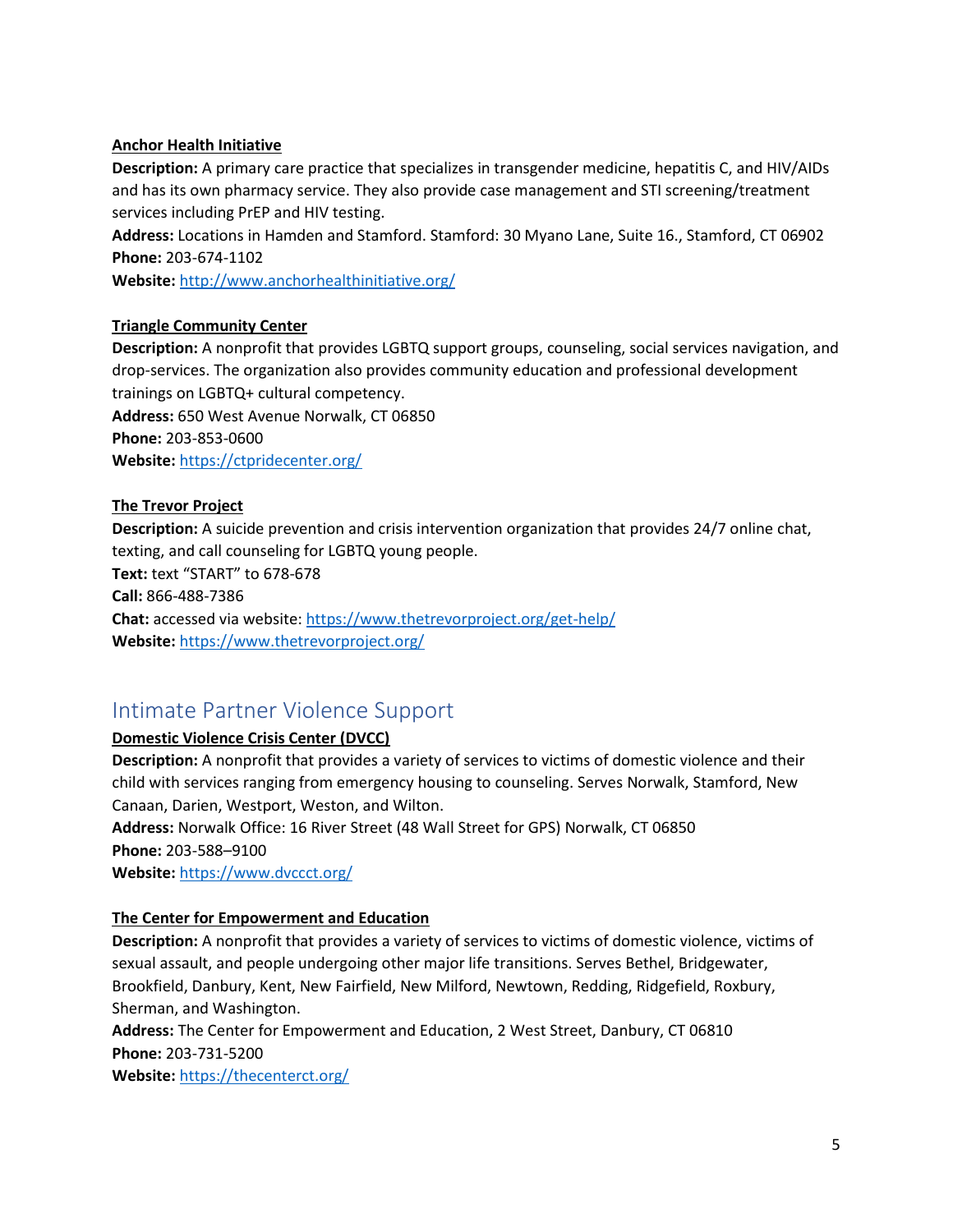### **Safe Connect Hotline**

**Description:** Connecticut's central hotline that provides confidential support, information, and assistance to victims of domestic violence.

**Call or text hotline:** 888-774-2900 **Email hotline:** safeconnect@ctcadv.org **Online chat hotline:** <https://app.purechat.com/w/CTSafeConnect> **Website:** <https://ctsafeconnect.com/>

# **Td411 Mobile App**

**Description:** Free mobile app designed for teens to provide information about healthy relationships and dating violence. The app was developed by the Connecticut Coalition Against Domestic Violence. Has content in English and Spanish.

**Website with directions to download the app:** <http://www.ctcadv.org/projects-initiatives/td411/>

# **National Domestic Violence Hotline**

**Description:** 24/7 national hotline that provides tools and support to help survivors of domestic violence. Can be accessed via call, text, or online chat. Has confidential information and support in over 200 languages. **Call:** 800-799-7233 **Text:** text "START" to 88788 **Website (with access to online chat):** https://www.thehotline.org/

# <span id="page-5-0"></span>Mental Health Support and Substance Use Treatment

# **2-1-1**

**Description:** Connecticut's 24/7 free and confidential referral service for health and human services including mental health services, food, housing, and substance use. Operators are also certified in crisis intervention. The service is available in more than 150 languages.

**Phone:** In CT dial 211. Out of state to access the call line: 800-203-1234 **Website**: <https://www.211ct.org/>

# **Community Health Center**

**Description:** A primary care provider that offers many services including suboxone treatment, behavior health support groups, hepatitis C treatment, and HIV testing/treatment. **Address:** Many locations including in Norwalk and Danbury. **Main address:** Norwalk: 49 Day Street, Norwalk, CT 06854; Danbury: 8 Delay Street Danbury, CT 06810 **Phone:** Norwalk: 203-854-9292, Danbury: 203-797-8330 **Website:** <https://www.chc1.com/what-we-do/speciality-services/substance-use/>

# **Connecticut Counseling Center, Inc**

**Description:** A nonprofit that provides outpatient substance use disorder and mental health prevention, education, and treatment services. They offer methadone treatment at their Danbury and Norwalk clinics. At their Waterbury, Meriden, and Stamford clinics they offer buprenorphine treatment.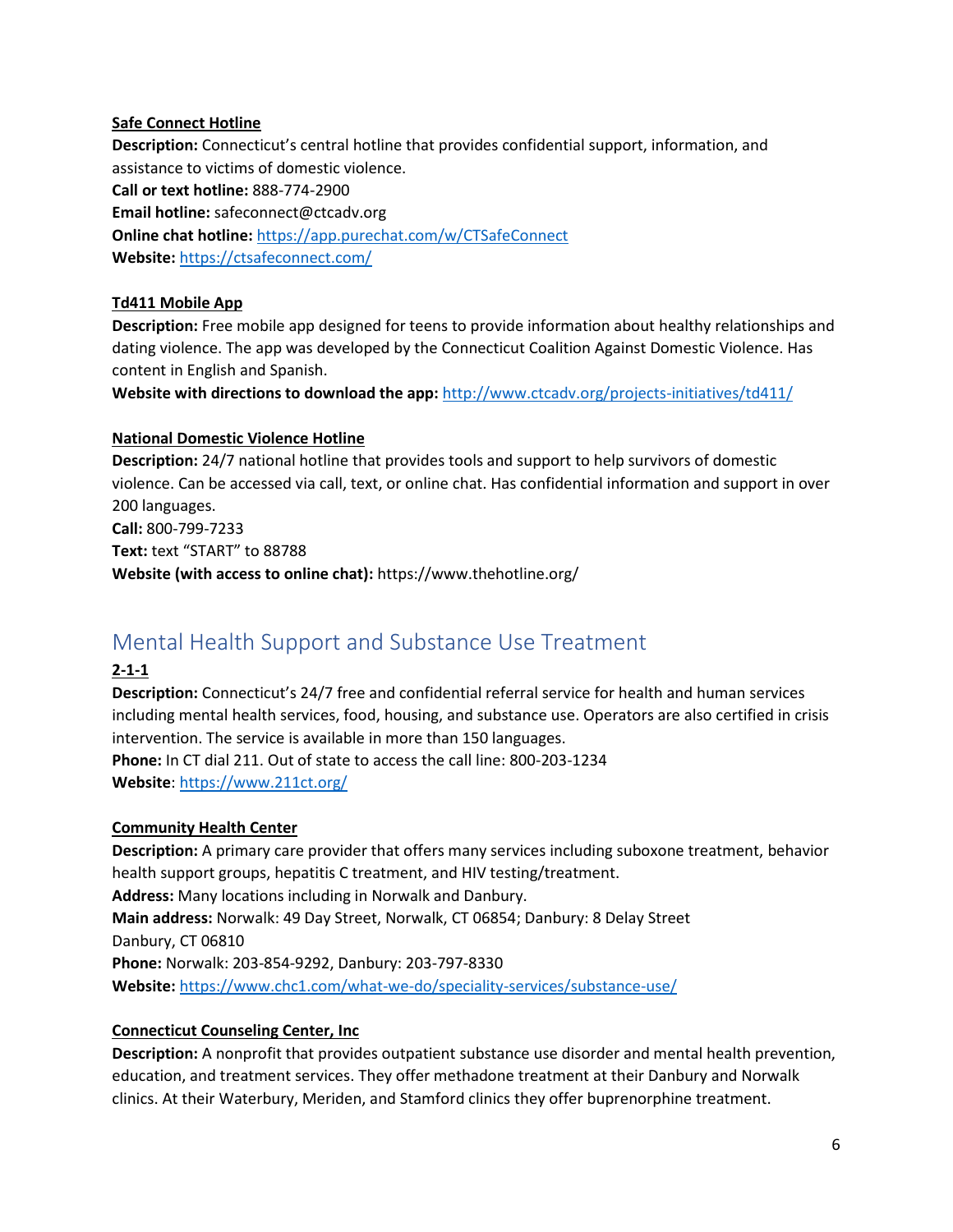**Address:** Multiple locations including in Danbury and Norwalk. Danbury: 60 Beaver Brook Road, Danbury CT 06810 Norwalk: 20 North Main Street, Norwalk, CT 06854 **Phone:** Danbury: 203-743-7574, Norwalk: 203-838-6508 **Website:** <http://www.ctcounseling.org/index.html>

#### **Connecticut Renaissance**

**Description:** A nonprofit that provides outpatient and inpatient behavior health services for mental health and substance use disorders. They take Medicaid, private insurance, and have a sliding scale option. They offer MAT (medical assisted treatment) including suboxone at their Norwalk, Stamford, and Bridgeport locations.

**Address:** Multiple including in Stamford and Norwalk. Stamford: 141 Franklin Street, Stamford CT Norwalk: 4 Byington Place, Norwalk, CT **Phone:** Stamford: 203-602-4441, Norwalk: 203-866-2541 **Website:** <https://ctrenaissance.org/>

#### **Positive Directions**

**Description:** A nonprofit that provides mental health and substance use disorder prevention, counseling, and recovery supports. **Address:** 90 Post Road West Westport, CT 06880 **Phone:** 203-227-7644 **Website:** <https://www.positivedirections.org/>

#### **Sober Solutions of Norwalk**

**Description:** Dr. Robert E. Sterling, MD, DABAM who specializes in substance use disorders and includes MAT (medical assisted treatment) among his services. **Address:** 107 Chestnut Hill RD, Norwalk, CT 06851 **Phone:** 203-357-5777 **Website:** <https://www.sobersolutionsofnorwalk.com/>

# **TurningPoint.CT.org**

**Description:** Website and call/text line developed to help young people in Connecticut access peer support for mental health and substance use issues as well as get information about treatment options and how to navigate the healthcare.

**Phone (call line):** 800-273-8255 **Text line:** text "CTL" to 741741 for help **Website:** <https://turningpointct.org/>

# **National Suicide Prevention Lifeline**

**Description:** A national 24/7 free and confidential call line for people in emotional distress or considering suicide. There is a voice call line and an online chat line. **Call line:** 800-273-8255 **Chat line:** <https://suicidepreventionlifeline.org/chat/>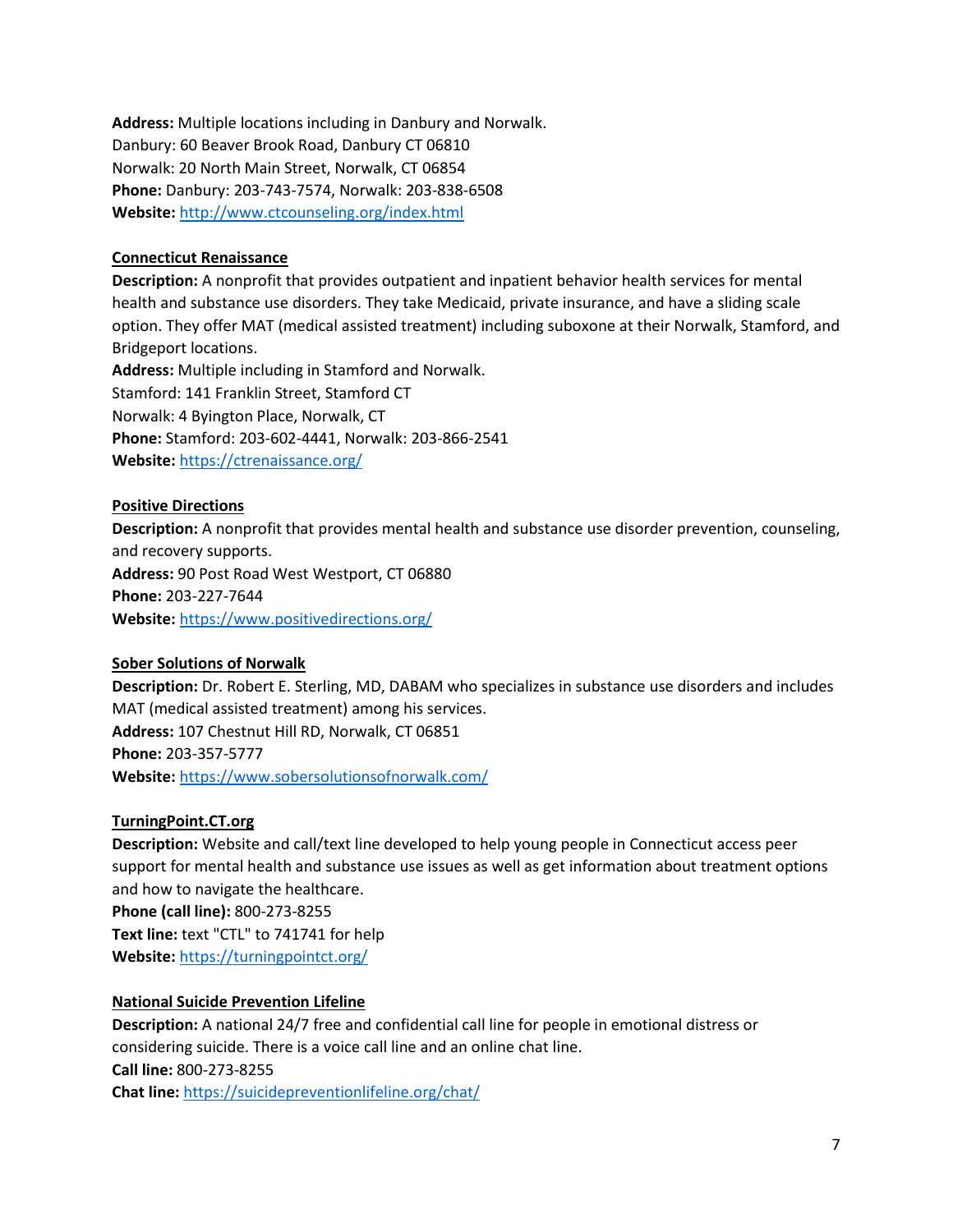**Website:** <https://suicidepreventionlifeline.org/>

#### **SAMHSA Behavioral Health Treatment Service Locator**

**Description:** A government website the provides a hotline and web search database for finding mental health and substance use treatment. Patients can search by type of service and location. **National helpline:** 800-662-4357 **Website:** <https://findtreatment.samhsa.gov/>

# <span id="page-7-0"></span>Functional Medicine

#### **Center for Integrative Medicine and Wellness**

**Description:** This center is part of the Stamford Health Medical Group. The center's practitioners include three family physicians (MDs) who also specialize in integrative medicine. Their areas of expertise include chronic pain, women's health, integrative health for athletes, and long-term complications of COVID-19.

**Address:** Center for Integrative Medicine and Wellness, Stamford Health Tully Health Center, 32 Strawberry Hill Court, Stamford, CT 06902 **Phone:** 203-276-4777

**Website:** <https://www.stamfordhealth.org/care-treatment/integrative/>

#### **Naturopathic Wellness Solutions**

**Description:** Kerri Stasiak is a Doctor of Naturopathic Medicine who studied at the University of Bridgeport. She is a general practitioner with a special interest in women's health and infertility. **Address:** 83 East Avenue, Suite 108, Norwalk, CT 06851 **Phone:** 203-642-3799 **Website:** <https://drkerristasiak.com/>

#### **The Center for Natura Health**

**Description:** Salvatore Fiorentino is a Doctor of Naturopathic Medicine who studied at the University of Bridgeport. He is a general practitioner with a special interest in autoimmune conditions and chronic diseases treatment. **Address:** 163 Main Street, Westport, CT 06880 **Phone:** 203-864-5762 **Website:** <https://www.thecenterfornaturalhealth.com/>

#### **Good News Naturopathic Clinic**

**Description:** Jamie Ahn is a Doctor of Naturopathic Medicine who studied at the University of Bridgeport. She is a general practitioner with a special interest in mental health. **Address:** 83 East Ave, Suite 209, Norwalk CT 06851 **Phone:** 203-450-6463 **Website:** <https://www.drjamieahn.com/>

#### **Institute for Ayurvedic and Naturopathic Therapies**